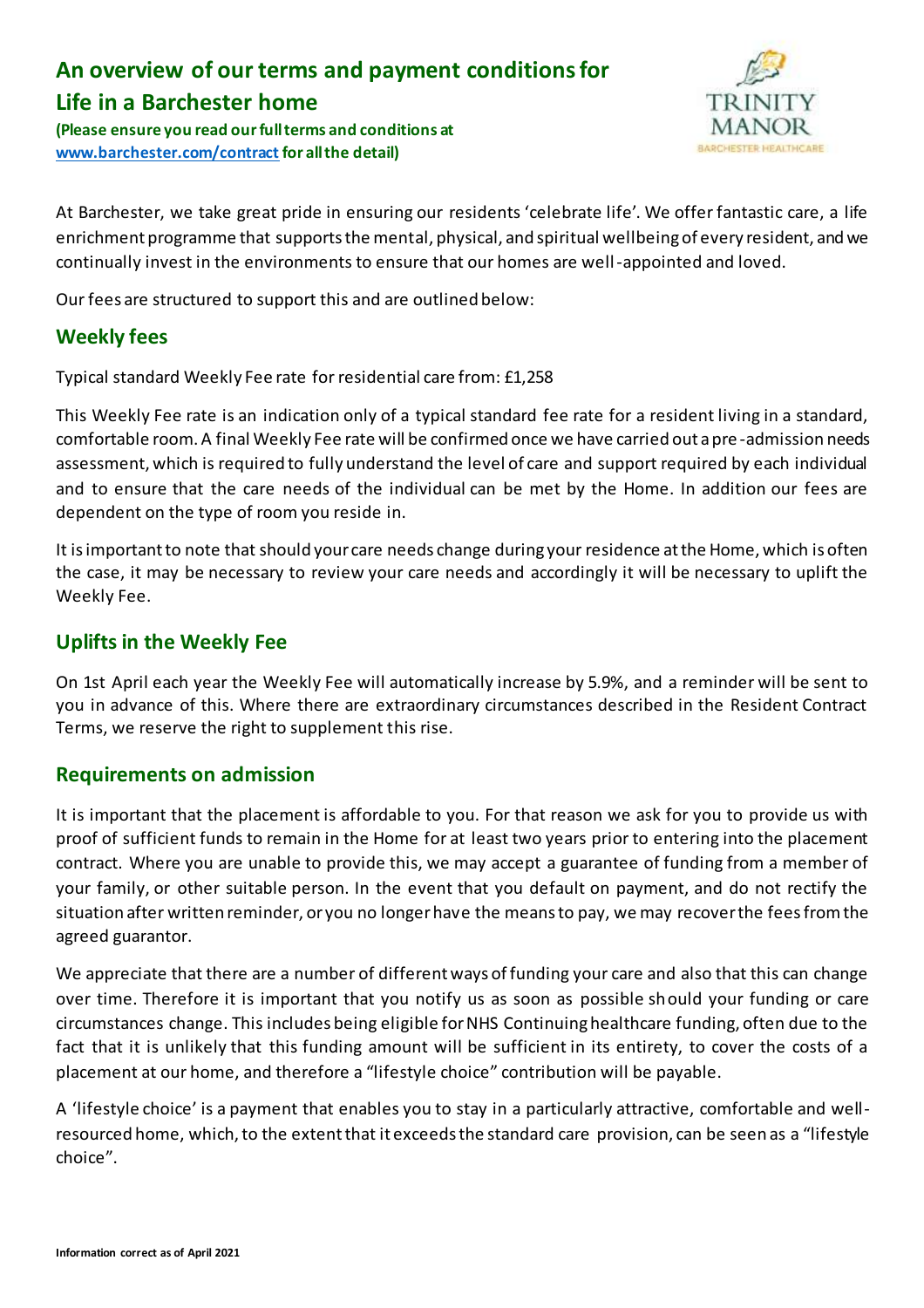The NHS Continuing Healthcare funding payment is unlikely to be sufficient to cover the full service we offer in our well-appointed, comfortable and well-resourced Barchester Home. If you wish to stay or remain in our Home, and we are able to provide the care you need, we will advise you of a "lifestyle choice" contribution.

Similarly, where you are assessed as eligible for local authority funding, the sum paid by the local authority may not (and is unlikely to) cover the full Weekly Fee we charge for the same reasons referred to above in respect of continuing healthcare fees, namely that the payment is made out of the public purse and covers only standard care provision rather than residence in our well-appointed Home. In order to stay, or remain in our Home it will therefore often be necessary to pay a "top up" to bridge the difference. Any "top-up fee" is usually paid by another person, usually a relative or significant person in your life. We reserve the right to terminate the placement if no "top up" payment is provided and hence it is important that you consider this when accepting a placement at our Home.

# **Refundable Deposit**

Upon admission to the Home, we will collect a Refundable Deposit, equivalent to two weeks' Weekly Fee. Full details about how this deposit is used can be found in our Resident Contract Terms available on our website and as a link below. The Refundable Deposit will be returned to you or your estate (minus any relevant deductions, as set out in the Resident Contract Terms with a breakdown of any such deductions (if applicable)) as soon as practicable and ordinarily within 28 days following termination of the placement and, in the event of death.

# **Monthly Payment**

Payments are made calendar monthly, in advance, by direct debit which must be set up on admission to the Home. Prior to the direct debit being set up, your initial payment will need to be paid in advance by BACS or card payment and will be charged pro rata from your date of admission up until the commencement of the first direct debit collection.

# **What's included in the fee**

Our weekly fee includes items that you'd expect as part of your day-to-day living. Such as, 24 hour routine care in the Home and assistance with personal care; your bedroom and access to all facilities; heating and electricity costs; all meals (including a choice of meals), snack and drinks prepared daily by our chefs; housekeeping and laundry services; liaison with outside agencies e.g. medical practitioners and district nurses; activities and life enrichment programme (including routine trips out of home) and WiFi internet access.

Please note, the Weekly Fee excludes the following (by way of example only): personal newspapers; personal flowers; smoking or vaping materials; personal toiletries; hairdressing; dental care; manicures; beauty treatments; podiatry care or special outings e.g. theatre tickets. Further, the fee does not cover accompanying you to medical or similar appointments. Where such accompaniment is arranged this will be charged separately at a reasonable rate.

# **End of Life**

We are committed to do our best to ensure that everyone who chooses to stay with us to the end of their life should die well cared-for and with dignity. We pride ourselves on providing an exceptional after death service, in line with this commitment and as a result charge the After Death Service Fee.

**Information correct as of April 2021** The After Death Service Fee is a charge that is equivalent to the Weekly Fee (for 7 days). This ensures your family are not forced to schedule clearing your room ahead of dealing with other matters which they may